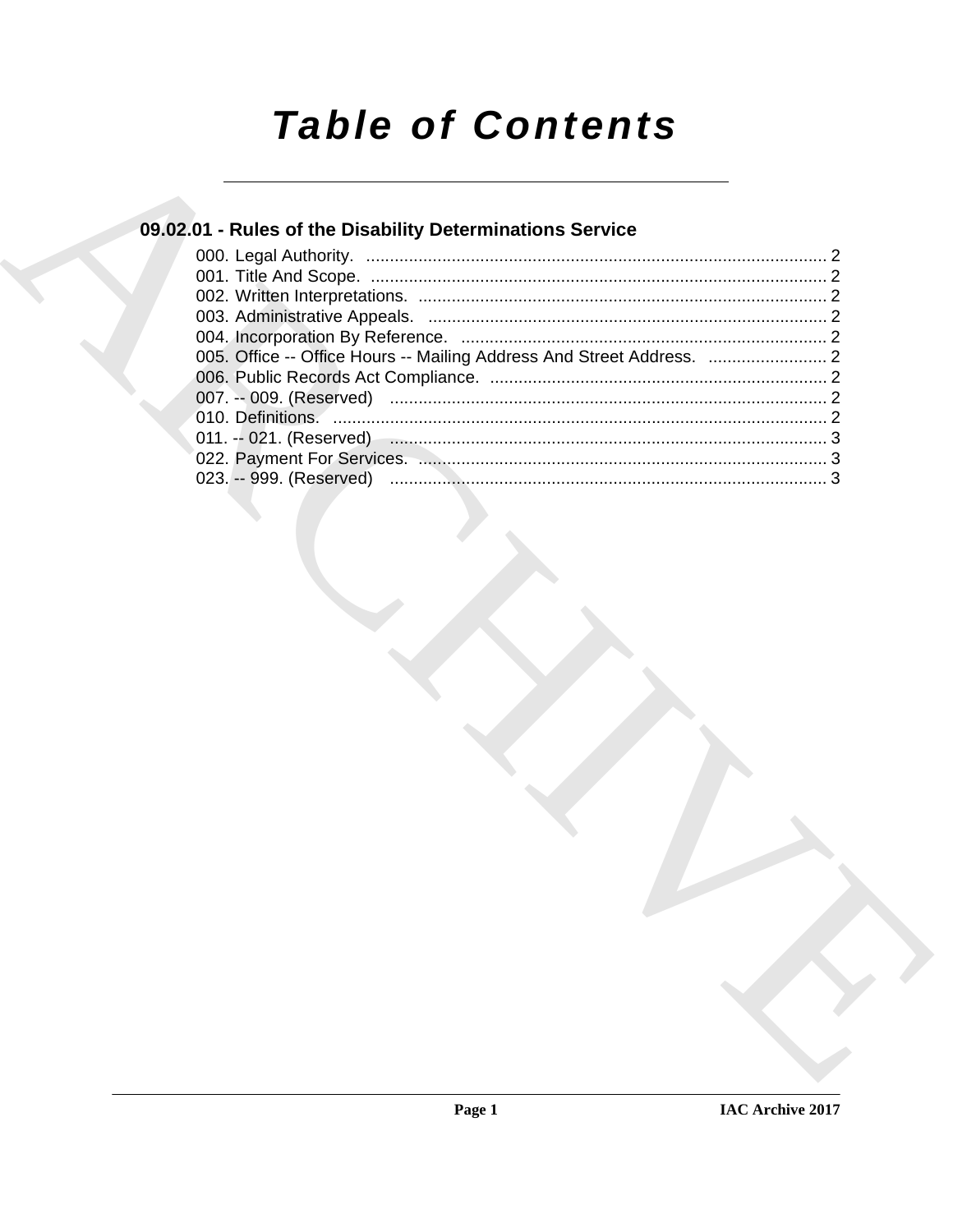#### **IDAPA 09, TITLE 02 CHAPTER 01**

#### **09.02.01 - RULES OF THE DISABILITY DETERMINATIONS SERVICE**

#### <span id="page-1-1"></span><span id="page-1-0"></span>**000. LEGAL AUTHORITY.**

| ------ | ________________                                                                      |            |
|--------|---------------------------------------------------------------------------------------|------------|
|        | These rules are promulgated under the legal authority of Section 72-1333, Idaho Code. | $(4-2-08)$ |

#### <span id="page-1-2"></span>**001. TITLE AND SCOPE.**

|           |  |  |  |  |  |  | <b>Title.</b> These rules shall be cited as IDAPA 09.02.01, "Rules of the Disability Determinations" |
|-----------|--|--|--|--|--|--|------------------------------------------------------------------------------------------------------|
| Service." |  |  |  |  |  |  | $(4-2-08)$                                                                                           |

**02.** Scope. These rules govern time limits for submission of invoices by vendors for payment for  $(4-2-08)$ services. (4-2-08)

<span id="page-1-3"></span>

| 002. | <b>WRITTEN INTERPRETATIONS.</b>                               |            |
|------|---------------------------------------------------------------|------------|
|      | The Department has no written interpretations of these rules. | $(4-2-08)$ |
| 003  | <b>ADMINISTRATIVE APPEALS.</b>                                |            |

<span id="page-1-4"></span>There is no administrative appeal from any proceedings brought pursuant to this chapter. (4-2-08)

#### <span id="page-1-5"></span>**004. INCORPORATION BY REFERENCE.**

There are no documents that have been incorporated by reference into this rule. (4-2-08)

#### <span id="page-1-6"></span>**005. OFFICE -- OFFICE HOURS -- MAILING ADDRESS AND STREET ADDRESS.**

The mailing address of the Department for information regarding the Disability Determinations Service is: Disability Determinations Service, 1505 McKinney, Boise, ID 83704. The telephone number is (208) 327-7333 and the facsimile machine number is (208) 327-7331. Office hours are between 8 a.m. and 5 p.m. on regular business days Monday through Friday. (4-2-08)

#### <span id="page-1-7"></span>**006. PUBLIC RECORDS ACT COMPLIANCE.**

All rules contained in this chapter are subject to and in compliance with the Idaho Public Records Act (Title 74, Chapter 1, Idaho Code). (4-2-08)

#### <span id="page-1-8"></span>**007. -- 009. (RESERVED)**

#### <span id="page-1-9"></span>**010. DEFINITIONS.**

Unless the context clearly requires otherwise, these terms shall have the following meanings when used in these  $Rules.$  (4-2-08)

<span id="page-1-13"></span><span id="page-1-11"></span>**01.** Consultative Examinations. Consultative examinations include physical and mental tions, x-rays, laboratory tests, and special diagnostic studies from qualified sources. (4-2-08) examinations, x-rays, laboratory tests, and special diagnostic studies from qualified sources.

**CHAPTER 01**<br> **CHARCHIVE SOFT THE DISABILITY OFTERWINATIONS SERVICE**<br> **CHARCHIVE SOFT THE DISABILITY OF TERMINATIONS SERVICE**<br> **CHARCHIVE SOFTEN CHARCHIPS** of Section 72.1533, Island Colle. (4.2.05)<br> **CHARCHIVE SOFTEN CHA 02. Medical Evidence of Record**. Medical evidence of record includes, but is not limited to, medical history reports, medical opinions, treatment records, copies of laboratory reports, prescriptions, ancillary tests, x-rays, operative and pathology reports, consultative reports, and other technical information used to document disability claims. (4-2-08) claims.  $(4-2-08)$ 

<span id="page-1-10"></span>**03. Applicant Travel**. Applicant travel includes costs associated with applicants, beneficiaries, recipients, and other authorized individuals in connection with attending medical examinations or disability hearings by common carrier (air, rail, or bus), privately owned vehicles, commercially rented vehicles, and other special convevances. (4-2-08) conveyances.

<span id="page-1-12"></span>**04. Interpretive Services**. Interpretive services include authorized contracted interpreters for individuals with limited English proficiency or requiring language assistance for a consultative examination or disability hearing.

**Section 000 Page 2**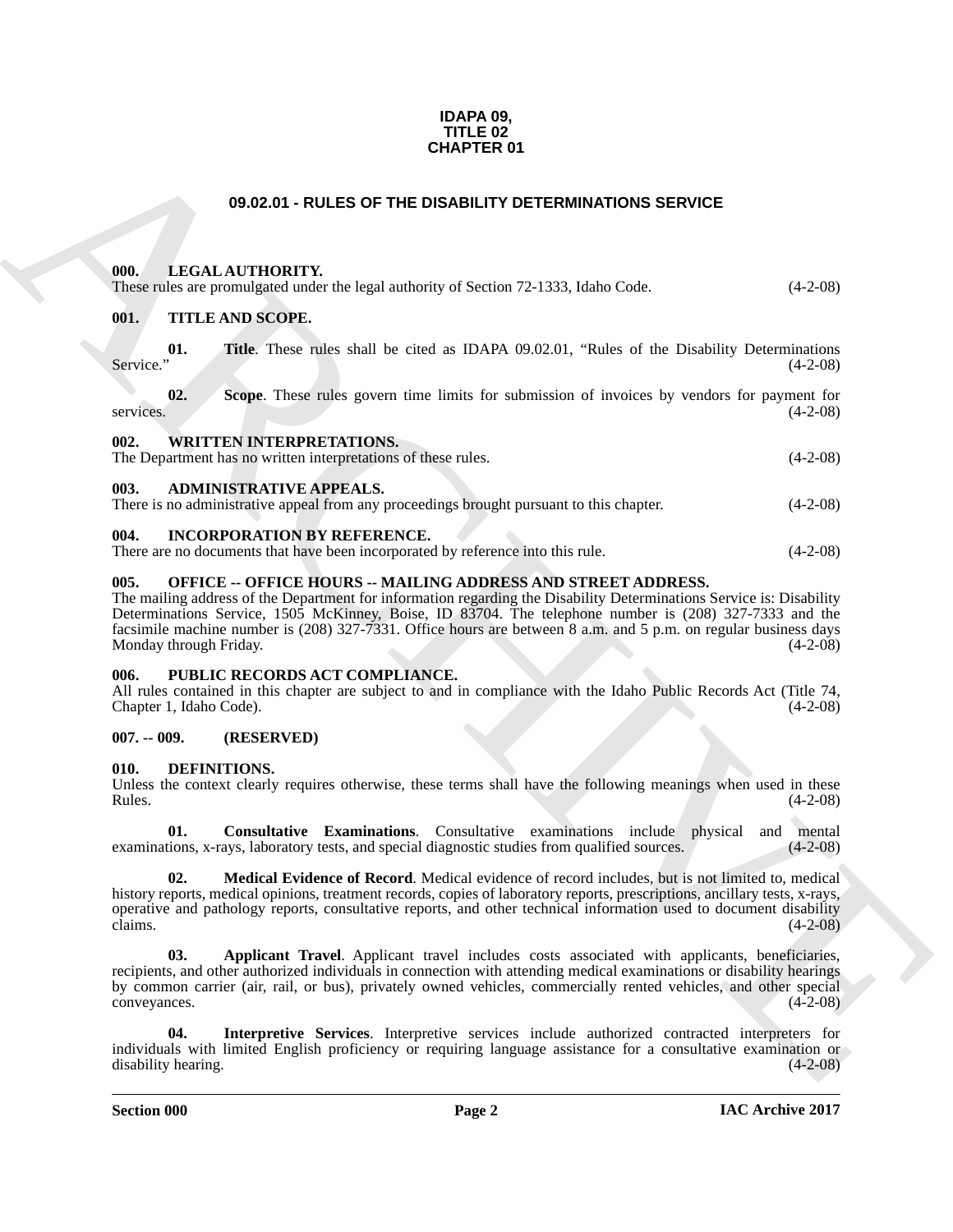#### <span id="page-2-0"></span>**011. -- 021. (RESERVED)**

#### <span id="page-2-3"></span><span id="page-2-1"></span>**022. PAYMENT FOR SERVICES.**

Beginning of Links<br>
OLL - COLL THE CONSULTING EXCHANGES (SUITE CONSULTANT CONSULTANT)<br>
COLL THE CONSULTING EXCHANGES (SUITE CONSULTANT CONSULTANT)<br>
COLL THE CONSULTING EXCHANGES (SUITE CONSULTANT CONSULTANT CONSULTANT CONS In order to receive payment for services provided, submission of bills must be within one year from date of service. This includes consultative examinations, medical evidence of record, applicant travel, and interpretative services. (4-2-08)

<span id="page-2-2"></span>**023. -- 999. (RESERVED)**